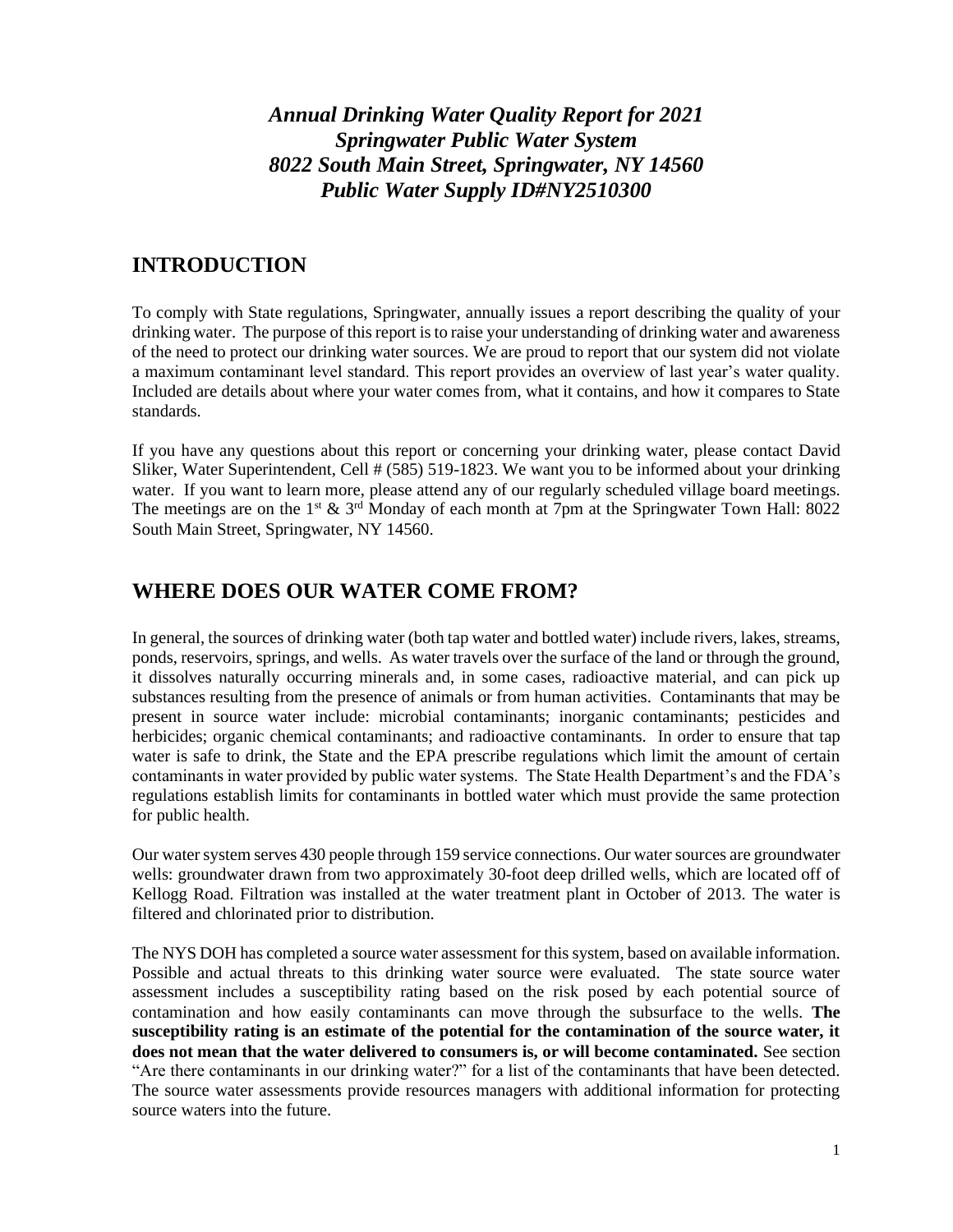As mentioned earlier, our water is derived from two wells. The wells draw from an unconfined aquifer with unknown hydraulic conductivity. The source water assessment has rated these wells as having a medium susceptibility to microbial, nitrate, pesticides, solvents, and other contaminants.

The county and state health departments will use this information to direct future source water protection activities. These may include water quality monitoring, resource management, planning and education programs. A copy of the assessment can be obtained by contacting us, at the above address and phone number.

# **ARE THERE CONTAMINANTS IN OUR DRINKING WATER?**

As the State regulations require, we routinely test your drinking water for numerous contaminants. These contaminants include: total coliform bacteria, turbidity, inorganic compounds, nitrate, lead and copper, volatile organic compounds, synthetic organic compounds, total trihalomethanes, haloacetic acids, and radionuclides. The table presented below depicts which compounds were detected in your drinking water. The State allows us to test for some contaminants less than once per year because the concentrations of these contaminants do not change frequently. Some of our data, though representative, are more than one year old.

It should be noted that all drinking water, including bottled drinking water, may be reasonably expected to contain at least small amounts of some contaminants. The presence of contaminants does not necessarily indicate that water poses a health risk. More information about contaminants and potential health effects can be obtained by calling the EPA's Safe Drinking Water Hotline (800-426-4791) or the Livingston County Health Department at (585) 243-7280 or (585) 335-1717.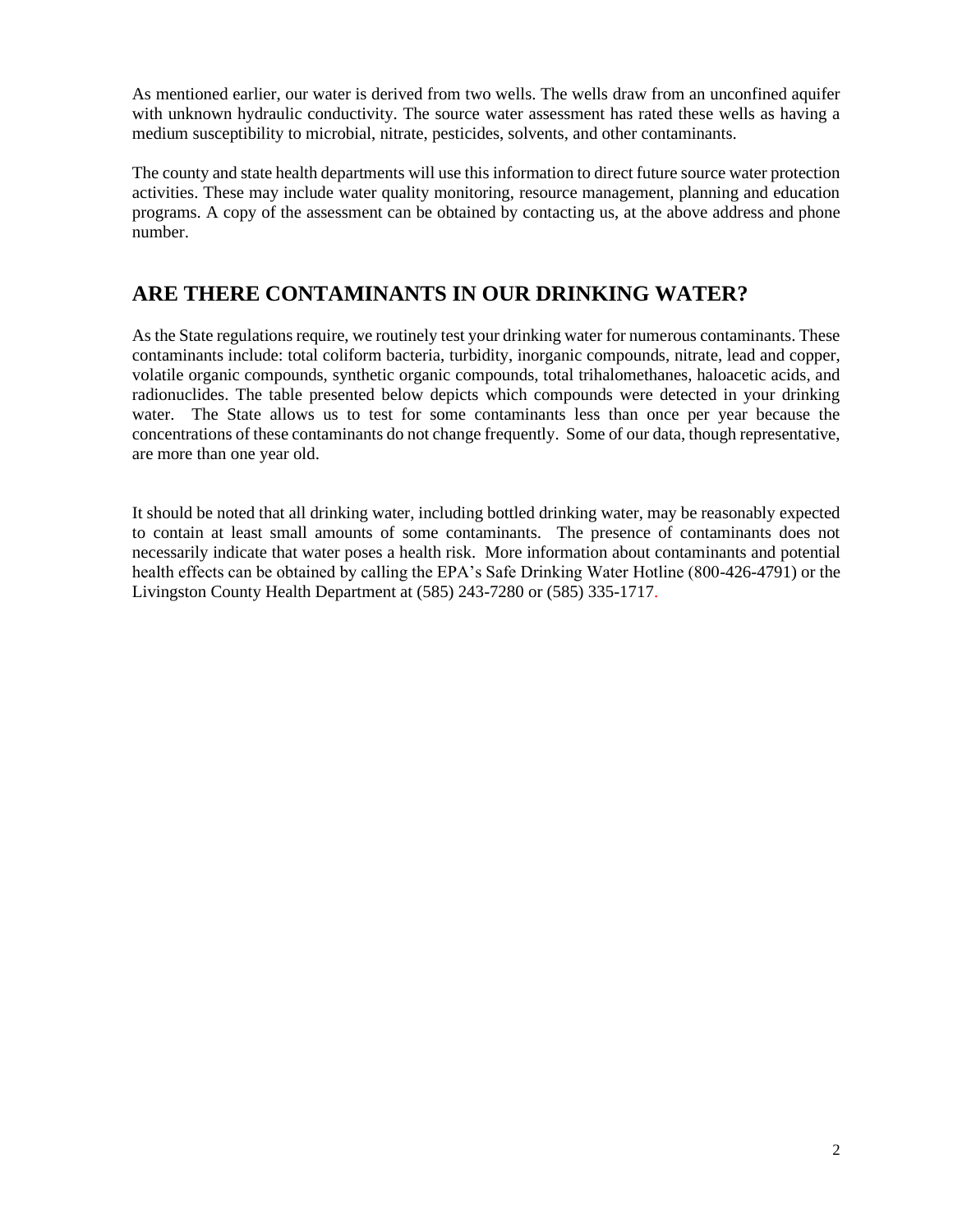| <b>Table of Detected Contaminants</b>                        |                     |                       |                                           |                        |                  |                                      |                                                                                                                                                                                |  |  |  |  |  |
|--------------------------------------------------------------|---------------------|-----------------------|-------------------------------------------|------------------------|------------------|--------------------------------------|--------------------------------------------------------------------------------------------------------------------------------------------------------------------------------|--|--|--|--|--|
| Contaminant                                                  | Violation<br>Yes/No | Date of<br>Sample     | Level<br>Detected<br>(Avg/Max)<br>(Range) | Unit of<br>Measurement | <b>MCLG</b>      | Regulatory<br>Limit(MCL,TT<br>or AL) | Likely Source of<br>Contamination                                                                                                                                              |  |  |  |  |  |
| Turbidity <sup>1</sup><br>Distribution<br>Sample             | N <sub>o</sub>      | 5 days<br>per<br>week | 0.2                                       | <b>NTU</b>             | N/A              | 5 NTU                                | Soil Runoff                                                                                                                                                                    |  |  |  |  |  |
| Turbidity <sup>1</sup> -<br><b>After Treatment</b><br>Sample | N <sub>o</sub>      | Daily                 | 0.1                                       | <b>NTU</b>             | N/A              | 1 NTU<br>(Monthly Avg)               | Soil Runoff                                                                                                                                                                    |  |  |  |  |  |
| <b>Chlorine Residuals Measured in Distribution</b>           |                     |                       |                                           |                        |                  |                                      |                                                                                                                                                                                |  |  |  |  |  |
| Chlorine<br>Residual                                         | N <sub>o</sub>      | Monthly               | $1.01 - 1.35$                             | $mg/L$                 | N/A              | $MRDL=4.0$                           | Water additive used to<br>control microbes                                                                                                                                     |  |  |  |  |  |
| Inorganic Chemicals (IOCs)                                   |                     |                       |                                           |                        |                  |                                      |                                                                                                                                                                                |  |  |  |  |  |
| Nitrate                                                      | N <sub>o</sub>      | 2/8/21                | 0.79                                      | mg/L                   | 10               | $MCL=10$                             | Runoff from fertilizer<br>use; Leaching from<br>septic tanks, sewage,<br>erosion of natural<br>deposits                                                                        |  |  |  |  |  |
| Chloride                                                     | N <sub>o</sub>      | 2/8/21                | 47                                        | mg/L                   | N/A              | $MCL=250$                            | Naturally occurring or<br>indicative of road salt<br>contamination.                                                                                                            |  |  |  |  |  |
| Sodium                                                       | N <sub>o</sub>      | 2/8/21                | 21                                        | mg/L                   | N/A              | N/A                                  | Naturally occurring;<br>road salt; water<br>softeners; animal waste.                                                                                                           |  |  |  |  |  |
| Barium                                                       | N <sub>o</sub>      | 8/17/21               | 0.0349                                    | mg/L                   | 2.00             | $MCL=2$                              | Erosion of natural<br>deposits; discharge of<br>drilling wastes                                                                                                                |  |  |  |  |  |
| Lead                                                         | N <sub>o</sub>      | 8/4/20                | 0.00223 <sup>2</sup><br>ND-<br>0.0023     | Mg/L                   | $\boldsymbol{0}$ | $AL = 0.015$                         | Corrosion of household<br>plumbing and erosion of<br>natural deposits                                                                                                          |  |  |  |  |  |
| Copper                                                       | N <sub>o</sub>      | 8/4/20                | 0.0924 <sup>2</sup><br>$0.048 - 0.11$     | mg/L                   | $\boldsymbol{0}$ | $AL=1.3$                             | Corrosion of household<br>plumbing systems and<br>erosion of natural<br>deposits, leaching from<br>wood preservatives                                                          |  |  |  |  |  |
| Disinfection Byproducts                                      |                     |                       |                                           |                        |                  |                                      |                                                                                                                                                                                |  |  |  |  |  |
| Total $3, 4$<br>Trihalomethanes<br>(TTHMs)                   | N <sub>o</sub>      | 9/13/21               | 35                                        | $\text{ug/L}$          | N/A              | 80                                   | By-products of drinking<br>water chlorination<br>needed to kill harmful<br>organisms. TTHMs are<br>formed when source<br>water contains large<br>amounts of organic<br>matter. |  |  |  |  |  |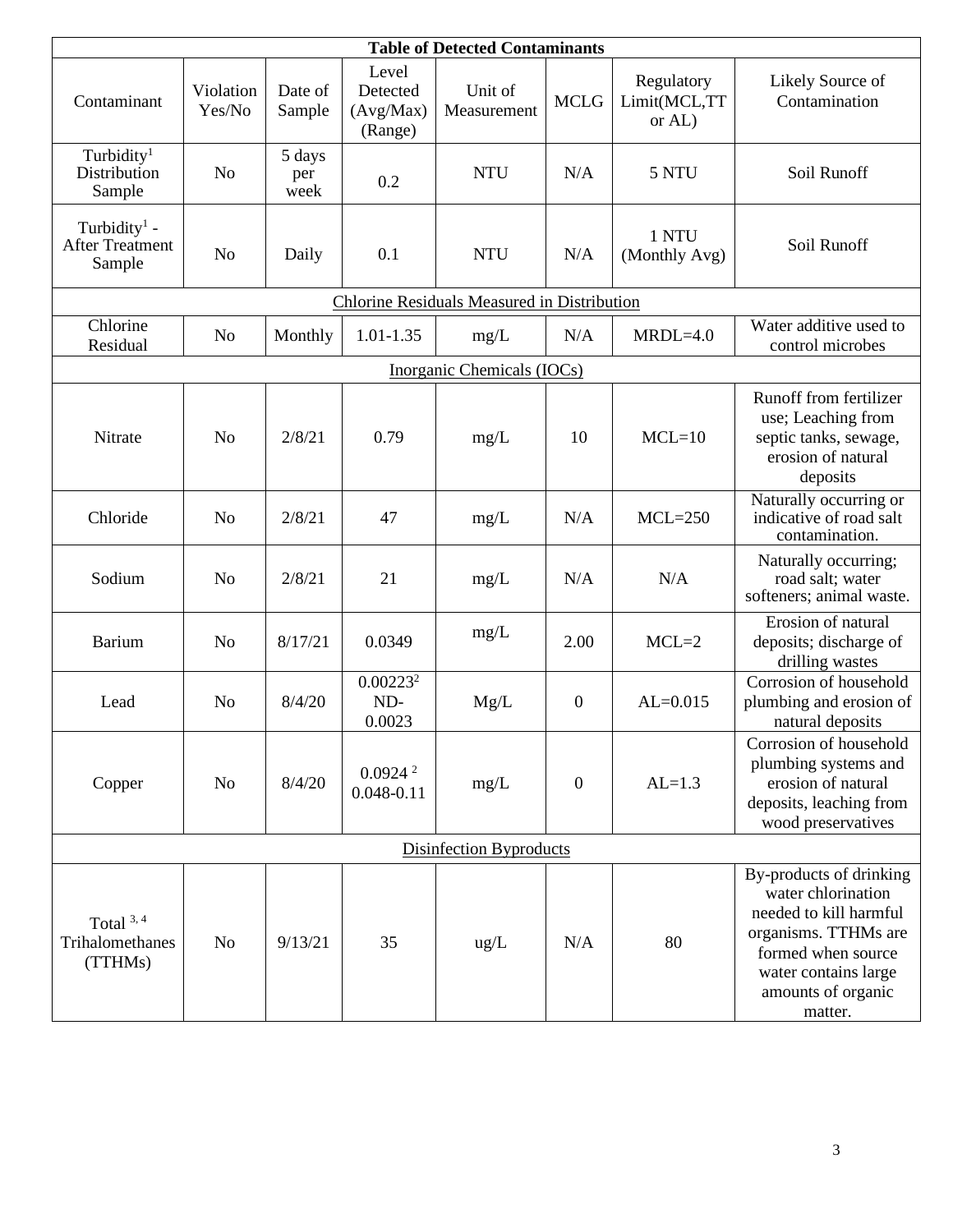| <b>Table of Detected Contaminants</b> |                     |                   |                                           |                        |             |                                        |                                                 |  |  |  |  |  |
|---------------------------------------|---------------------|-------------------|-------------------------------------------|------------------------|-------------|----------------------------------------|-------------------------------------------------|--|--|--|--|--|
| Contaminant                           | Violation<br>Yes/No | Date of<br>Sample | Level<br>Detected<br>(Avg/Max)<br>(Range) | Unit of<br>Measurement | <b>MCLG</b> | Regulatory<br>Limit (MCL,<br>TT or AL) | Likely Source of<br>Contamination               |  |  |  |  |  |
| Halo acetic<br>Acids $4$ (HAA5)       | N <sub>0</sub>      | 9/13/21           | 8.5                                       | $\text{ug/L}$          | N/A         | 60                                     | By-product of<br>drinking water<br>chlorination |  |  |  |  |  |
|                                       |                     |                   |                                           |                        |             |                                        |                                                 |  |  |  |  |  |
|                                       |                     |                   |                                           |                        |             |                                        |                                                 |  |  |  |  |  |
|                                       |                     |                   |                                           |                        |             |                                        |                                                 |  |  |  |  |  |
|                                       |                     |                   |                                           |                        |             |                                        |                                                 |  |  |  |  |  |

- (1) Turbidity is a measure of the cloudiness of the water. We monitor it because it is a good indicator of water quality. High turbidity can hinder the effectiveness of disinfectants.
- (2) The level presented represents the  $90<sup>th</sup>$  percentile of the 5 sites tested. A percentile is a value on a scale of 100 that indicates the percent of a distribution that is equal to or below it. The  $90<sup>th</sup>$  percentile is equal to or greater than 90% of the lead and copper values detected at your water system. In this case, five samples were collected at your water system and the 90<sup>th</sup> percentile value was the average of the two highest results. The action level for lead or copper was not exceeded at any of the sites tested.
- (3) The total of chloroform, bromodichloromethane, dibromochloromethane and bromoform must not exceed 80 ug/L.
- (4) The 2021 Disinfection Byproducts samples were missed for the month of August. Therefore the samples were taken the following month in September 2021.

#### **Definitions:**

*Nephelometric Turbidity Unit (NTU***):** A measure of the clarity of water. Turbidity in excess of 5 NTU is just noticeable to the average person.

 $90<sup>th</sup>$  *Percentile Value*: The values reported for lead and copper represent the  $90<sup>th</sup>$  percentile. A percentile is a value on a scale of 100 that indicates the percent of a distribution that is equal to or a greater than 90% of the lead and copper values detected at your water system.

*Maximum Contaminant Level (MCL)*: The highest level of a contaminant that is allowed in drinking water. MCLs are set as close to the MCLGs as feasible.

*Maximum Contaminant Level Goal (MCLG)*: The level of a contaminant in drinking water below which there is no known or expected risk to health. MCLGs allow for a margin of safety.

*Maximum Residual Disinfectant Level (MRDL)*: The highest level of a disinfectant allowed in drinking water. There is convincing evidence that addition of a disinfectant is necessary for control of microbial contaminants.

*Maximum Residual Disinfectant Level Goal (MRDLG)*: The level of a drinking water disinfectant below which there is no known or expected risk to health. MRDLGs do not reflect the benefits of the use of disinfectants to control microbial contamination.

Action Level (AL): The concentration of a contaminant which, if exceeded, triggers treatment or other requirements which a water system must follow.

*Treatment Technique (TT)*: A required process intended to reduce the level of a contaminant in drinking water.

*Non-Detects (ND)*: Laboratory analysis indicates that the constituent is not present.

*Milligrams per liter (mg/l)*: Corresponds to one part of liquid in one million parts of liquid (parts per million - ppm).

*Micrograms per liter (ug/l)*: Corresponds to one part of liquid in one billion parts of liquid (parts per billion - ppb).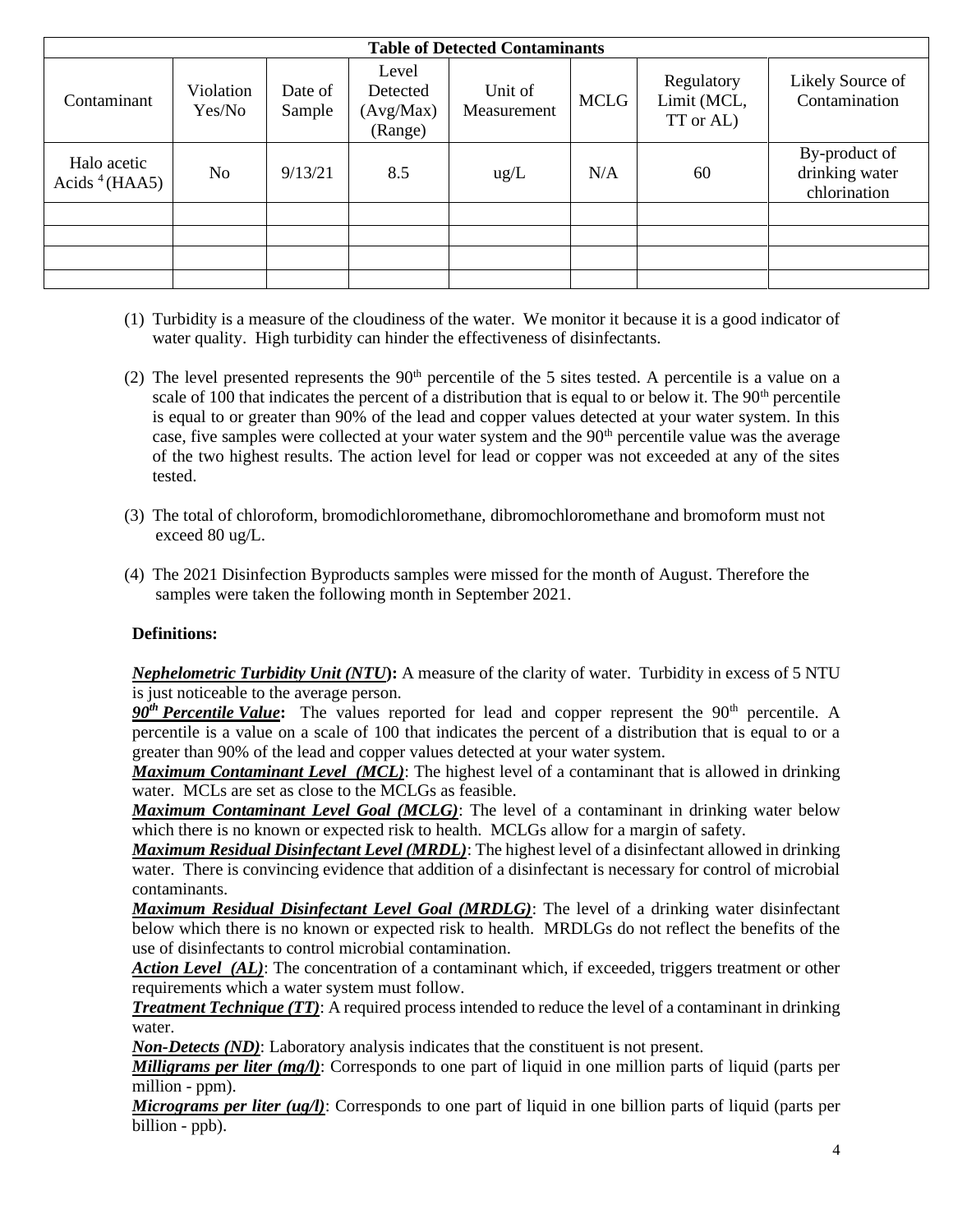## **WHAT DOES THIS INFORMATION MEAN?**

As you can see by the table, our system had no detected contaminant violations. We have learned through our testing that some contaminants have been detected; however, these contaminants were detected below the level allowed by the State. We are required to present the following information on lead in drinking water:

If present, elevated levels of lead can cause serious health problems, especially for pregnant women, infants, and young children. It is possible that lead levels at your home maybe higher than at other homes in the community as a result of materials used in your plumbing. The Town of Springwater is responsible for providing high quality drinking water, but cannot control the variety of materials used in plumbing components. When your water has been sitting for several hours, you can minimize the potential for lead exposure by flushing your tap for 30 seconds to 2 minutes before using water for drinking or cooking. If you are concerned about lead in your water, you may wish to have your water tested. Information on lead in drinking water, testing methods, and steps you can take to minimize exposure is available from the Safe Drinking Water Hotline (1-800-426-4791) or at http://www.epa.gov/safewater/lead.

## **IS OUR WATER SYSTEM MEETING OTHER RULES THAT GOVERN OPERATIONS?**

We are required to monitor your drinking water for specific contaminants on a regular basis. Results of regular monitoring are an indicator of whether or not your drinking water meets health standards. During 2021, we did not monitor for disinfection by-products during the required time period of August, when disinfection byproducts levels are thought to be the highest. The sample was collected late in September and resulted in a monitoring violation; therefore we cannot be sure of the quality of your drinking water during that time.

# **DO I NEED TO TAKE SPECIAL PRECAUTIONS?**

Some people may be more vulnerable to disease causing microorganisms or pathogens in drinking water than the general population. Immuno-compromised persons such as persons with cancer undergoing chemotherapy, persons who have undergone organ transplants, people with HIV/AIDS or other immune system disorders, some elderly, and infants can be particularly at risk from infections. These people should seek advice from their health care provider about their drinking water. EPA/CDC guidelines on appropriate means to lessen the risk of infection by Cryptosporidium, Giardia and other microbial pathogens are available from the Safe Drinking Water Hotline (800-426-4791).

### **WHY SAVE WATER AND HOW TO AVOID WASTING IT?**